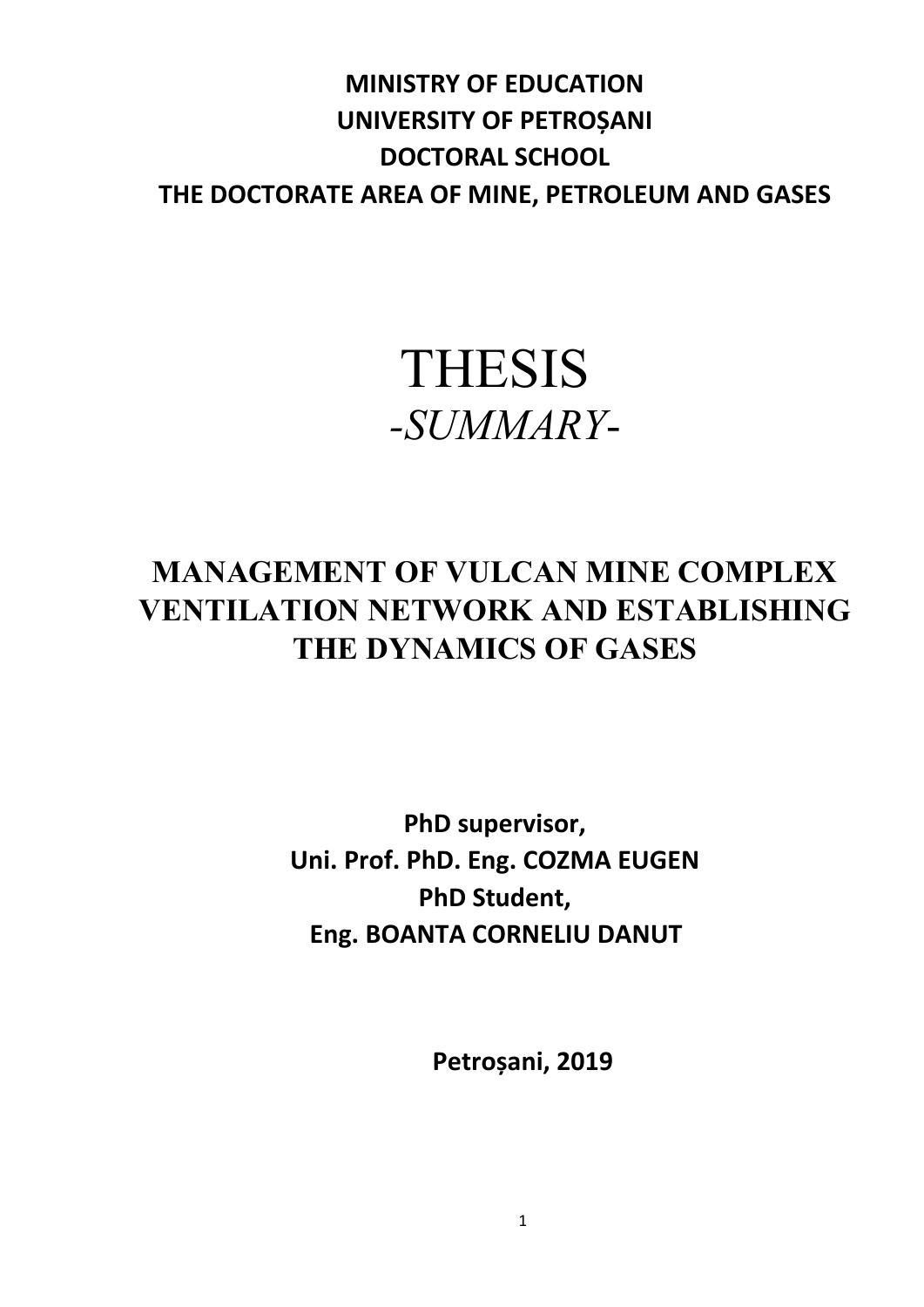## **SUMMARY**

| <b>INTRODUCTION</b>                                                                                                              | $\mathbf{1}$ |
|----------------------------------------------------------------------------------------------------------------------------------|--------------|
| <b>CHAPTER I - RULES ESTABLISHMENT</b><br>WHICH DEFINE VENTILATION IN VARIOUS ENVIRONMENTS                                       | 6            |
| CHAPTER II - PRESENTATION OF SPECIAL PROGRAMS USED CURRENTLY<br>FOR SOLVING VENTILATION NETWORKS                                 | 30           |
| CHAPTER III - MANAGEMENT OF THE VULCAN MINE VENTILATION<br>NETWORK WITH THE HELP OF 3D PROGRAM - CANVENT - INITIAL UPDATE        | 36           |
| CHAPTER IV - MANAGEMENT OF THE VENTILATION NETWORK FOR<br>VULCAN MINE WITH THE HELP OF VENTSIM VISUAL ADVANCED<br><b>PROGRAM</b> | 52           |
| CHAPTER V - THE UNDERGROUND ATMOSPHERE                                                                                           | 57           |
| CHAPTER VI - MODIFICATION OF THE UNDERGROUND ATMOSPHERE                                                                          | 71           |
| CHAPTER VII - ESTABLISHING THE DYNAMICS OF GAS DISPERSION UNDER<br>THE CONDITIONS OF CHANGING THE VENTILATION NETWORK            | 89           |
| CHAPTER VIII - REACTUALIZATION OF THE VULCAN MINE VENTILATION<br><b>NETWORK</b>                                                  | 128          |
| CHAPTER IX - FINAL CONCLUSIONS, OWN CONTRIBUTIONS                                                                                | 151          |
| <b>BIBLIOGRAPHY</b>                                                                                                              | 158          |
| <b>ANNEX</b>                                                                                                                     | 163          |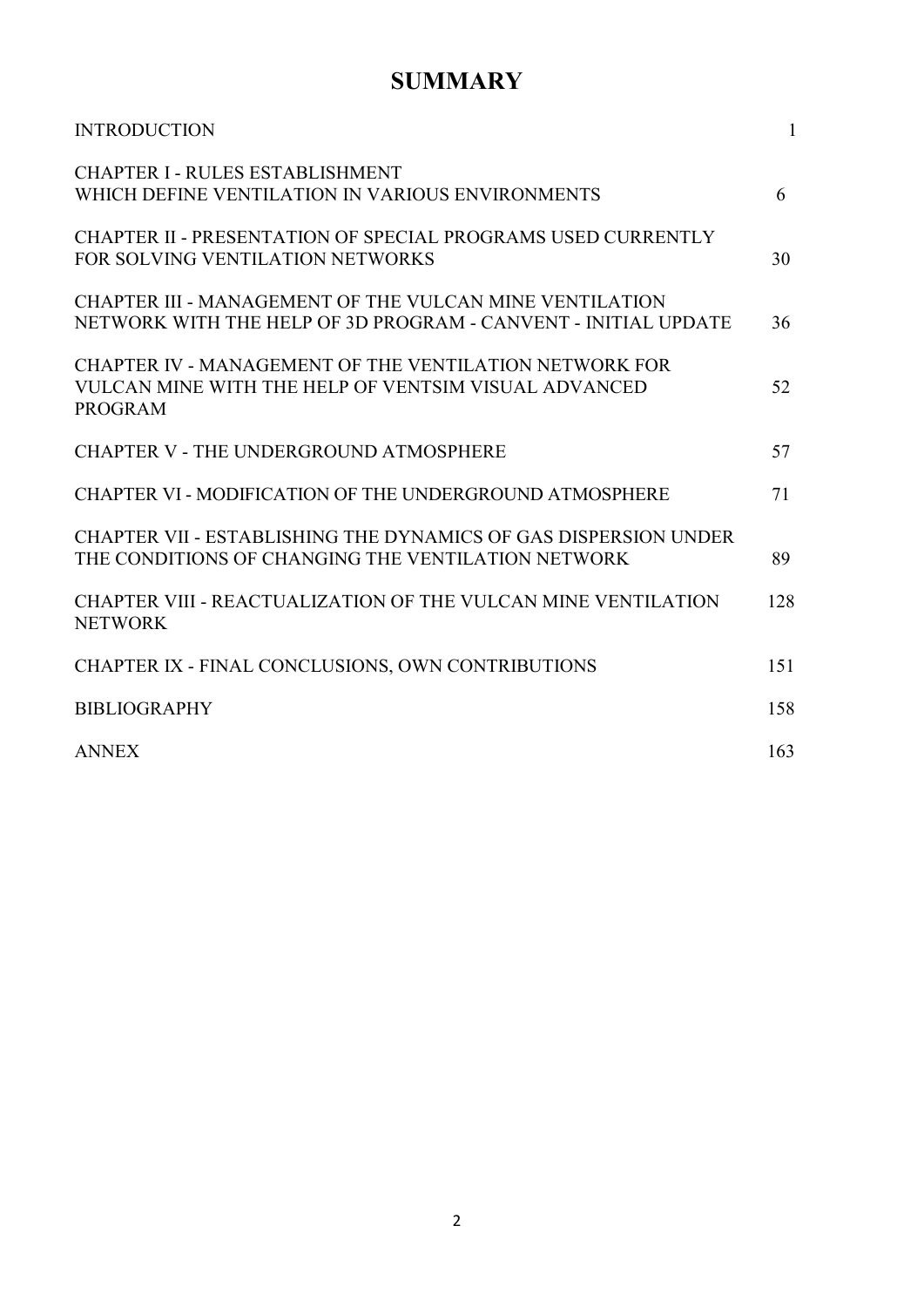Mining is a very heavy industry and in constant shrinking. Every day, miners take incredible risks to extract valuable ores and minerals from the earth's crust.

To ensure the underground activity, under safe conditions, adequate ventilation is required, which will ensure permanently the supply of fresh air to the work sites. Combining general ventilation with kilometres of secondary ventilation pipes, mining ventilation is a special area where errors can occur.

Complex ventilation networks include mining works paths developing both horizontally and vertically and can reach cumulative lengths of tens of kilometres. At the level of the complex ventilation networks it is necessary the optimal distribution of the air flows in order to ensure the safety and health conditions underground. During the excavation of the underground mining works, both the ones executed in the tailings and those made in the coal, the phenomenon of oxidation of the organic materials on one hand and the release of significant quantities of gases of toxic, suffocating or explosive character appear.

The goal of the doctoral thesis is to improve the management of the ventilation networks in the conditions of the occurrence of unwanted events and to establish the dynamics of the gases at the stopes level as well as the general ventilation networks.

The doctoral thesis is structured in nine chapters, eight technical chapters for presenting, processing and obtaining data and a chapter for personal conclusions and contributions. The scientific volume comprises 162 pages, 112 figures, 3 tables and 4 annexes.

The scientific approach will be addressed in three main areas:

- analysis and determination of the physical laws as well as of the aerodynamic parameters that influence the air flow process on the mine workings pathway;

- solving a complex ventilation network (Vulcan Mine) using 3D CANVENT 2000;

- identification of the dispersion degree of the toxic, explosive and asphyxiating gases under the conditions of achieving a stable mechanized ventilation with the help of the specialized program VentSIM Visual Advanced.

In the present scientific approach, the following aspects have been presented in chapters:

Chapter I. Establishing the laws that define the airflow in various environments.

Within this chapter are presented the flow flaws through the active mining works. Also, the specific parameters regarding the airflow through rocks and in particular, the airflow through saturated rocks are presented.

Chapter II. Presentation of the special programs currently used to solve the ventilation networks.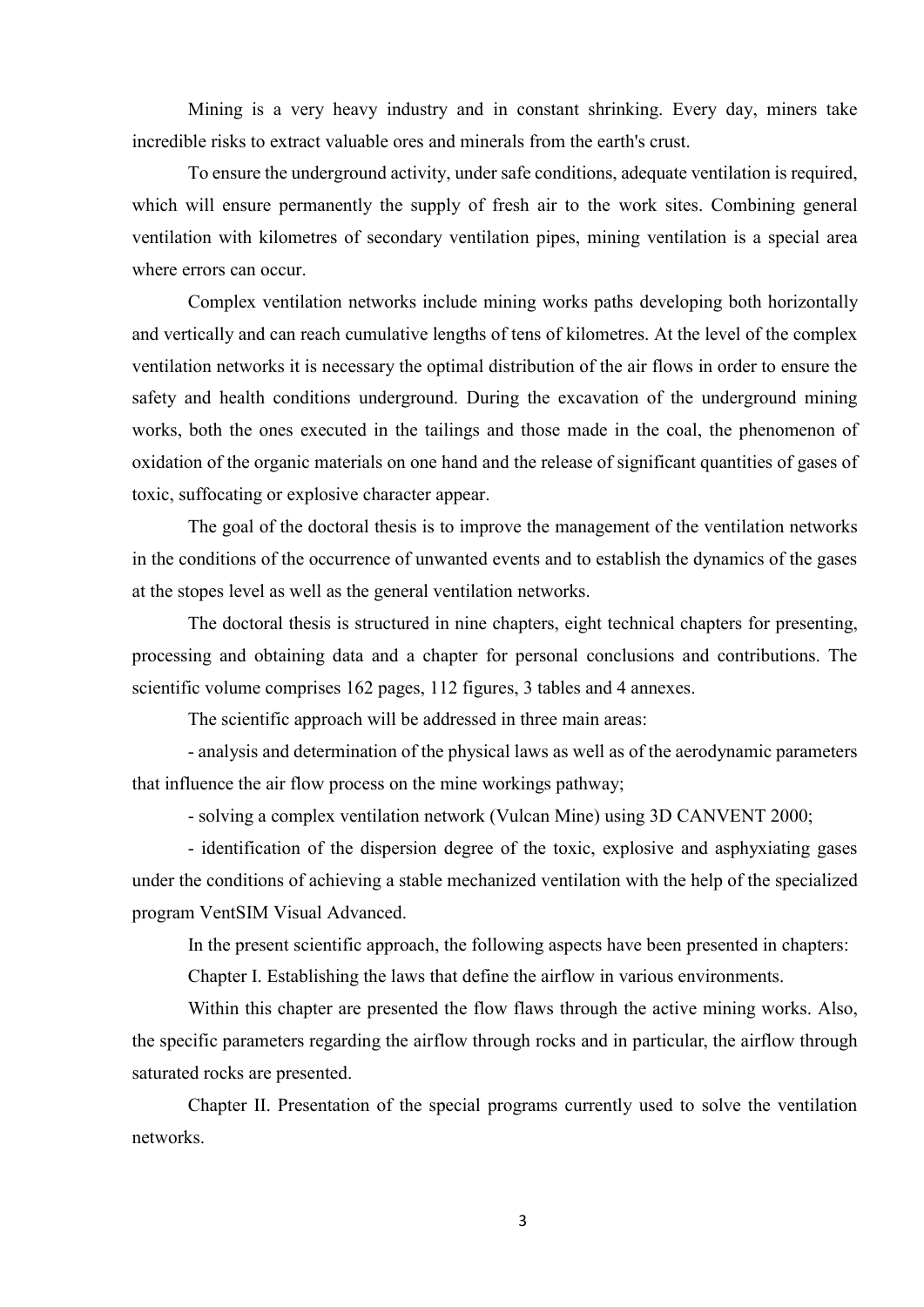Within this chapter are presented briefly two programs used internationally, for the purpose of modeling, solving and optimizing complex ventilation networks. The first program is 3D Canvent designed in Canada and which performs the ventilation network solving in 3D microfilament system. The second, Ventsim Virtual Advanced program designed in Australia that realizes the 3D Solid system ventilation network with the possibility of rotating the entire ventilation network at any angle, for the spatial visualization of the distribution of mine workings within the complex ventilation network.

Chapter III. Management of the Vulcan mine ventilation network using the 3D program - Canvent - the initial update phase.

Within this chapter, a systematic presentation of the specific ventilation system of Vulcan Mine is made through the distribution of air flows at the level of the main ventilation circuits. It is also presented the level of achievement of modeling, solving and optimization of the ventilation network, related to the Vulcan Mine. In this sense, the two important stages are presented, namely the engineering part, which leads to solving the complex ventilation network.

Chapter IV. The management of the ventilation network for the Vulcan Mine using the Ventsim Visual Advanced program

Within this chapter the modeling, resolution and optimization of the ventilation network for the Vulcan Mine are carried out using the Ventsim Visual Advanced program. For this, the 3D Canvent database was used.

Chapter V. Underground atmosphere

This chapter deals generally with the composition of the underground atmosphere, respectively at the level of detail of the explosive, toxic and asphyxiating gases present in the underground atmosphere such as methane gas, carbon monoxide and carbon dioxide.

Chapter VI. Modification of the underground atmosphere.

This chapter deals mainly with the regime of methane releases, and in particular the regime of methane releases from the frontal stopes, respectively from the stopes with undermining in order to establish the changes of the underground atmosphere after the virtual production of an event. In this sense, the gas concentrations are determined, respectively the air flow after the event in relation to the gas concentrations before the event.

Chapter VII. Establishing the dynamics of the gas dispersion under the conditions of changing the structure of the ventilation network.

Within this chapter, at the level of the ventilation network for the Vulcan Mine, the dynamics of the gas dispersion is established both under normal conditions and under virtual simulation conditions regarding the reduced modification, respectively at the upper level of the structure of the ventilation network. Within these simulations, the dispersion of methane, carbon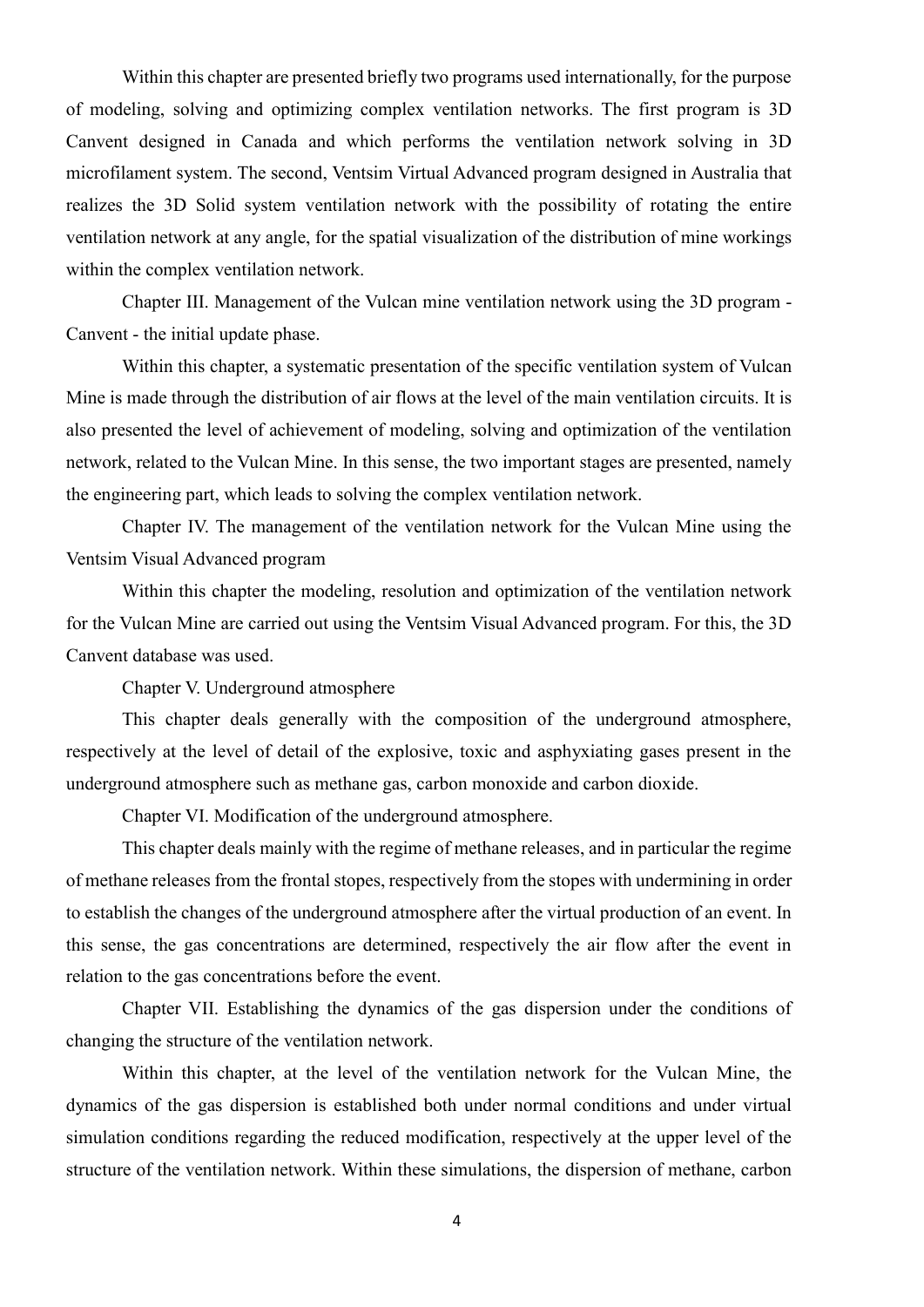dioxide and carbon monoxide are determined, both under normal conditions and under conditions of modification of the structure of the ventilation network, reduced or at higher level.

Chapter VIII. The upgrade of the Vulcan Mine's ventilation network.

This chapter covers the upgrading of the complex ventilation network of the Vulcan Mine, with the help of the Ventsim Visual Advanced program, namely the simulation of the dispersion of gases, methane and carbon dioxide under real conditions at the level of the ventilation network.

In chapter XI "Final conclusions, own contributions" we presented the thesis conclusions and personal contributions.

Here are some of my personal contributions:

- I carried out an exhaustive analysis regarding the laws of air flow through the active mining works;

- I also approached the complex field of air flow through the exploited space;

- at the same time, I presented in detail technical aspects related to air circulation through exploited space;

- regarding the circulation of air through saturated rocks, we presented the main specific parameters;

- I also presented the IT program in detail. specialized 3D Canvent, used for modeling the resolution and optimization of complex ventilation networks;

- at the same time, I presented in detail the IT program. specialized, advanced Ventsim Visual Advanced, which we used both for modeling, solving and optimizing the ventilation network, as well as for the simulations performed on it;

- To solve the complex ventilation network using the 3D Canvent program, we have taken the following steps:

• obtaining topographic technical maps;

• identification of the nodes and the branches of the network on the graphic side;

• carrying out measurement campaigns;

• entering the data obtained in the program database;

• solving the ventilation network;

• obtaining the results in graphical and tabular form.

- in order to solve the ventilation networks of the Vulcan Mine, we presented in detail the ventilation system, respectively the distribution of the air flows on its specific circuits;

- In the next phase, we went through all the steps regarding the modeling, solving and obtaining the Vulcan Mine ventilation network;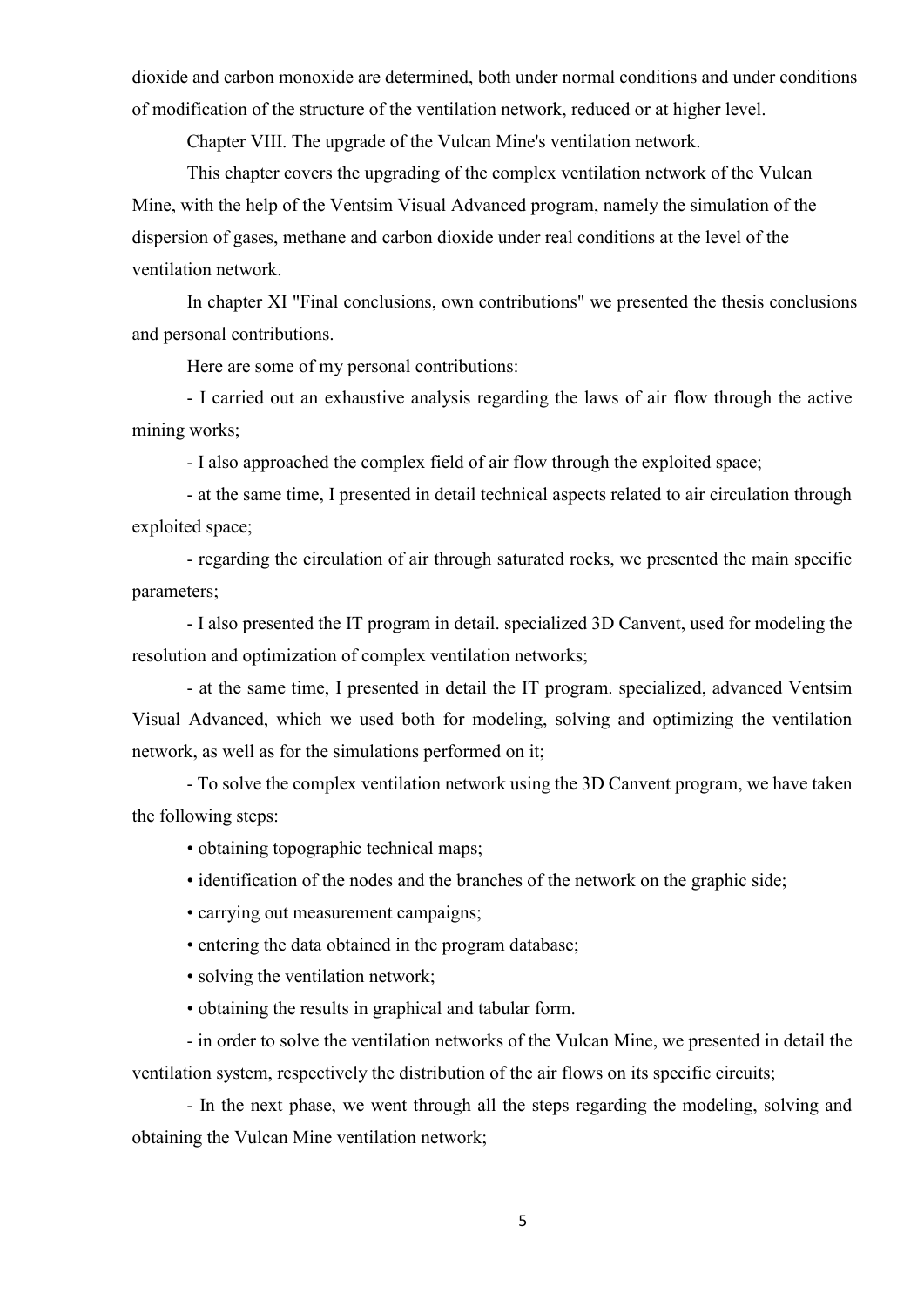- for the in-depth analysis of the ventilation network, related to the Vulcan Mine regarding in particular the gas dispersion at the level of the active mine workings, we proceeded to solve the ventilation network with the help of the specialized program Ventsim Visual Advanced;

- to solve the ventilation network using the Ventsim Visual Advanced program, we have used the database specific to the 3D Canvent program;

- regarding the underground atmosphere as a comparative basis of the gas dispersion analysis, we briefly presented the composition of the underground atmosphere;

- I also presented in detail the main gases of explosive, toxic and suffocating nature encountered in the underground atmosphere, namely methane gas, carbon monoxide and carbon dioxide;

- in order to establish the changes that may occur at the level of the underground atmosphere, we have presented the regime of meta releases;

- also, specifically we analysed the regime of methane releases at the level of the frontal stopes;

- at the same time, we presented and analysed the regime of methane gas releases at the level of undermines stopes;

- in order to establish the changes of the underground atmosphere, we analysed the change of the post-event gas concentrations, in relation to the gas concentration before the event;

- in order to establish the dynamics of the gas dispersion under the conditions of the modification of the structure of the ventilation network, generated by the development of an event, we proceeded to solve the ventilation network related to the Vulcan Mine under normal conditions;

- also, based on solving the Vulcan Mine's ventilation network under normal conditions, we performed the gas dispersion simulation;

- in order to establish the dynamics of the gas dispersion under the conditions of the modification of the structure of the ventilation network, we realized in the first phase the network solving. After that we established the gas dispersion in the event of the virtual occurrence of an event, at the reduced level within the ventilation network;

- at the same time, we simulated the dynamics of gas dispersion, in case of virtual occurrence of an event at the top level within the ventilation network;

- for the virtual simulations regarding the dispersion of gases under actual conditions, we proceeded in the first phase to describe the main ventilation circuits;

- I also performed the modeling, solving and optimization of the ventilation network, related to the updated Vulcan Mine;